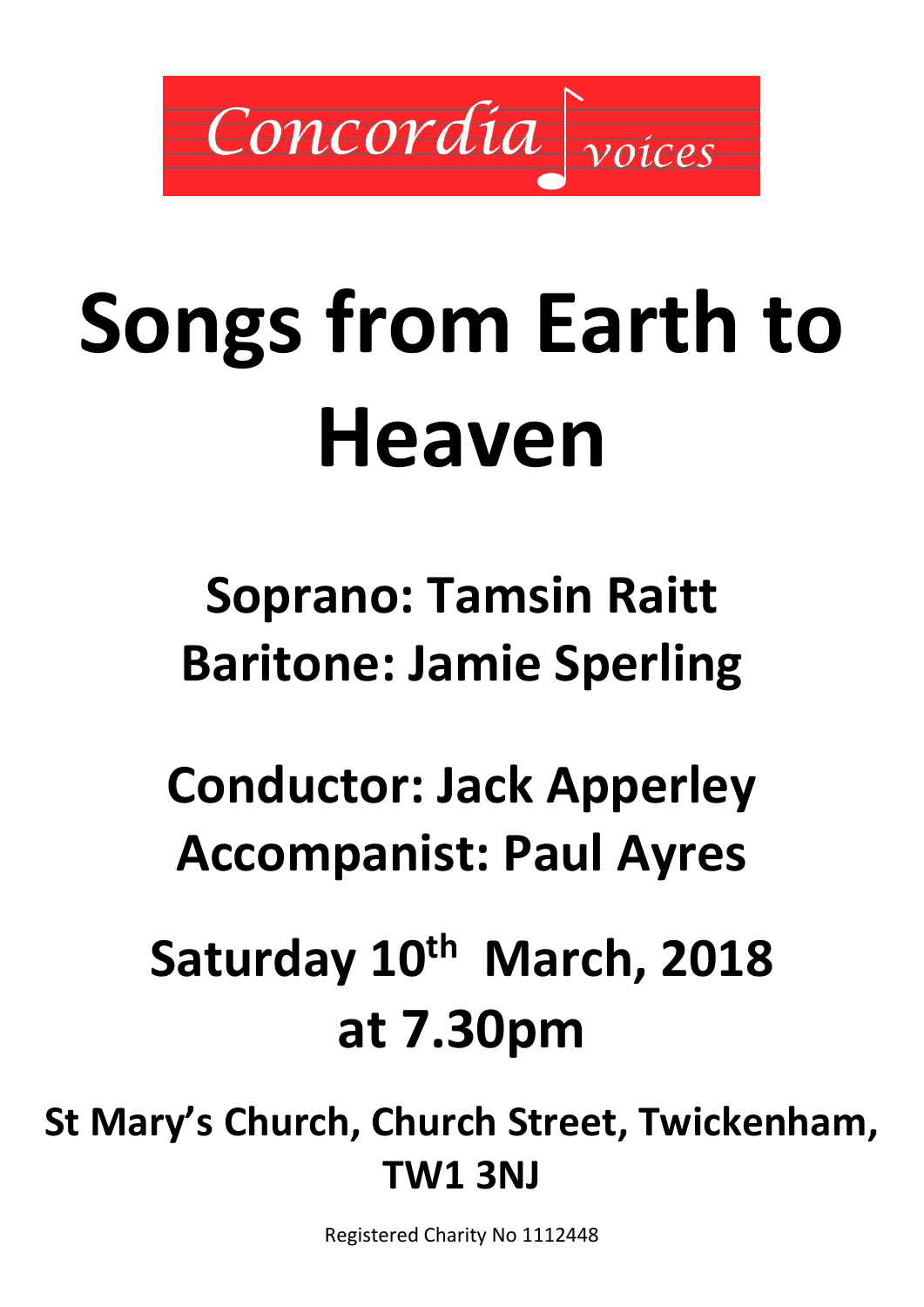| I Was Glad                                      | <b>C Hubert H Parry</b> |  |
|-------------------------------------------------|-------------------------|--|
| <b>Five Spirituals from A Child of Our Time</b> | <b>Michael Tippett</b>  |  |
| <b>Romance - from Deux Romances</b>             | <b>Claude Debussy</b>   |  |
| <b>Nuit d'Etoiles</b>                           | <b>Claude Debussy</b>   |  |
| <b>St Magnus Mass</b>                           | <b>William Petter</b>   |  |
|                                                 |                         |  |
| <b>Interval</b>                                 |                         |  |
| The Lord's Prayer                               | <b>William Petter</b>   |  |
| Love's Philosophy                               | <b>Roger Quilter</b>    |  |
| <b>Hôtel</b>                                    | <b>Francis Poulenc</b>  |  |
| <b>Now Sleeps the Crimson Petal</b>             | <b>Roger Quilter</b>    |  |
| Voyage á Paris                                  | <b>Francis Poulenc</b>  |  |
| Gloria                                          | <b>Francis Poulenc</b>  |  |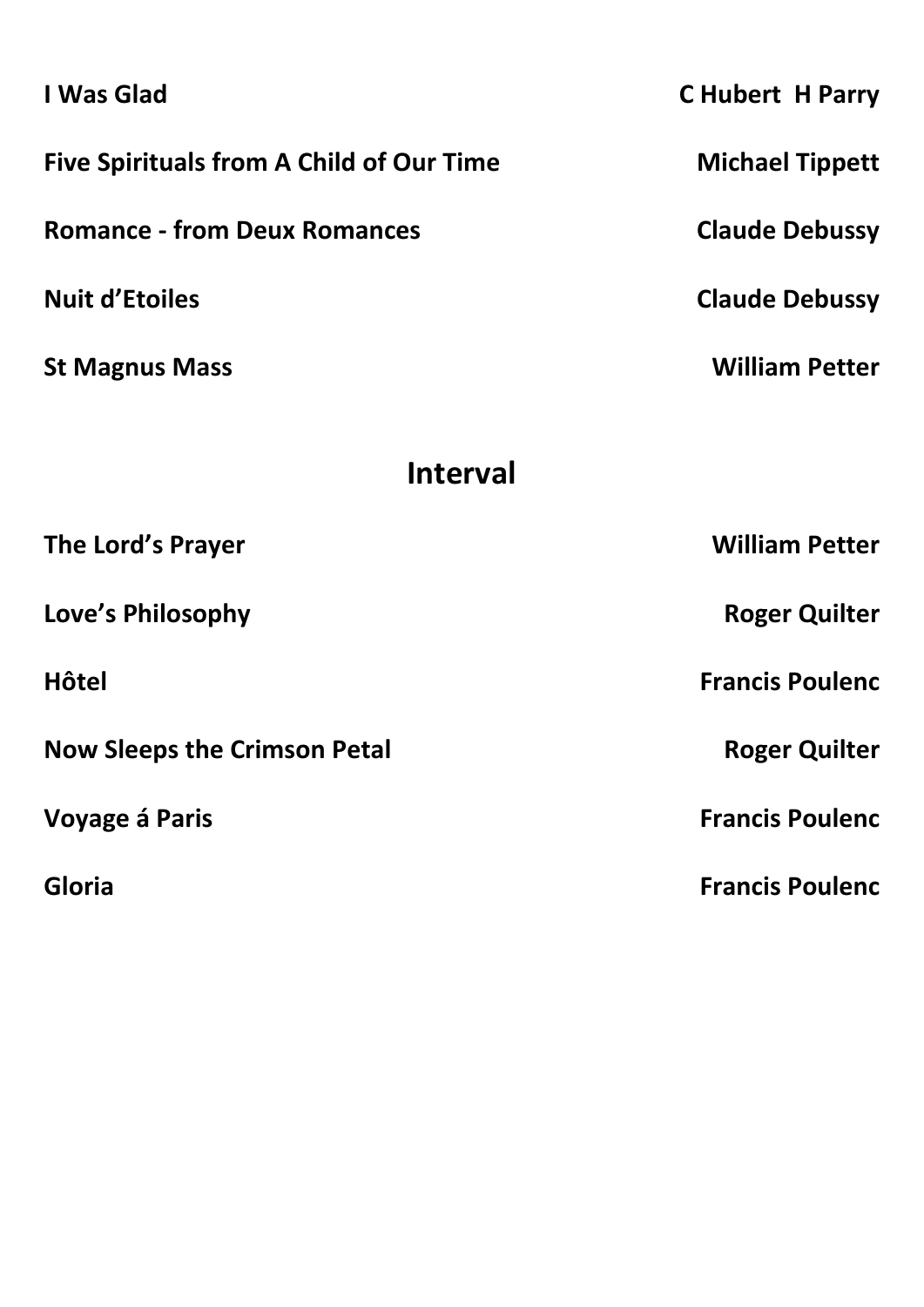#### **Rodney Taylor**



This evening's concert is dedicated to the memory of Rodney Taylor, a founder member of Concordia Voices who died in May last year after a long illness.

Rodney is greatly missed as a loyal and enthusiastic tenor, a friend and supporter of the choir from its earliest beginnings and a wise advisor. Rodney was always great company; we remember with affection and gratitude his wonderful sense of humour and his generous hospitality, with his wife Janet, at their annual choir supper parties.

At Janet's request, we will be singing Parry's *I was Glad* in

his memory and there will be a moment's silence beforehand as we remember the joy that singing brought to Rodney's life and to all those who knew him. Rodney also greatly admired the work of our late Director of Music, William Petter, and it is therefore fitting that we are also performing two of his compositions in this concert.

#### *There will be a moment of silence at the start of the performance in memory of Rodney*

#### **I Was Glad Sir Charles Hubert Hastings Parry (1848 - 1918)**

Parry began composing at an early age, he was educated at Eton where his musical talent was encouraged and in 1866 he was the youngest candidate to take the Oxford B Mus examination. In spite of this achievement, his father insisted on him studying law at university. The young Parry worked for a time as an underwriter at Lloyd's, whilst continuing to study music, but he was eventually to make music his full-time career and in 1883 joined the staff of the RCM, becoming its director in 1894. In 1900 he became a professor of music at Oxford University.

Parry is known mostly for his vocal music – his best-known pieces include *Blest Pair of Sirens* and *Jerusalem* - but he also composed symphonies and chorale preludes for the organ.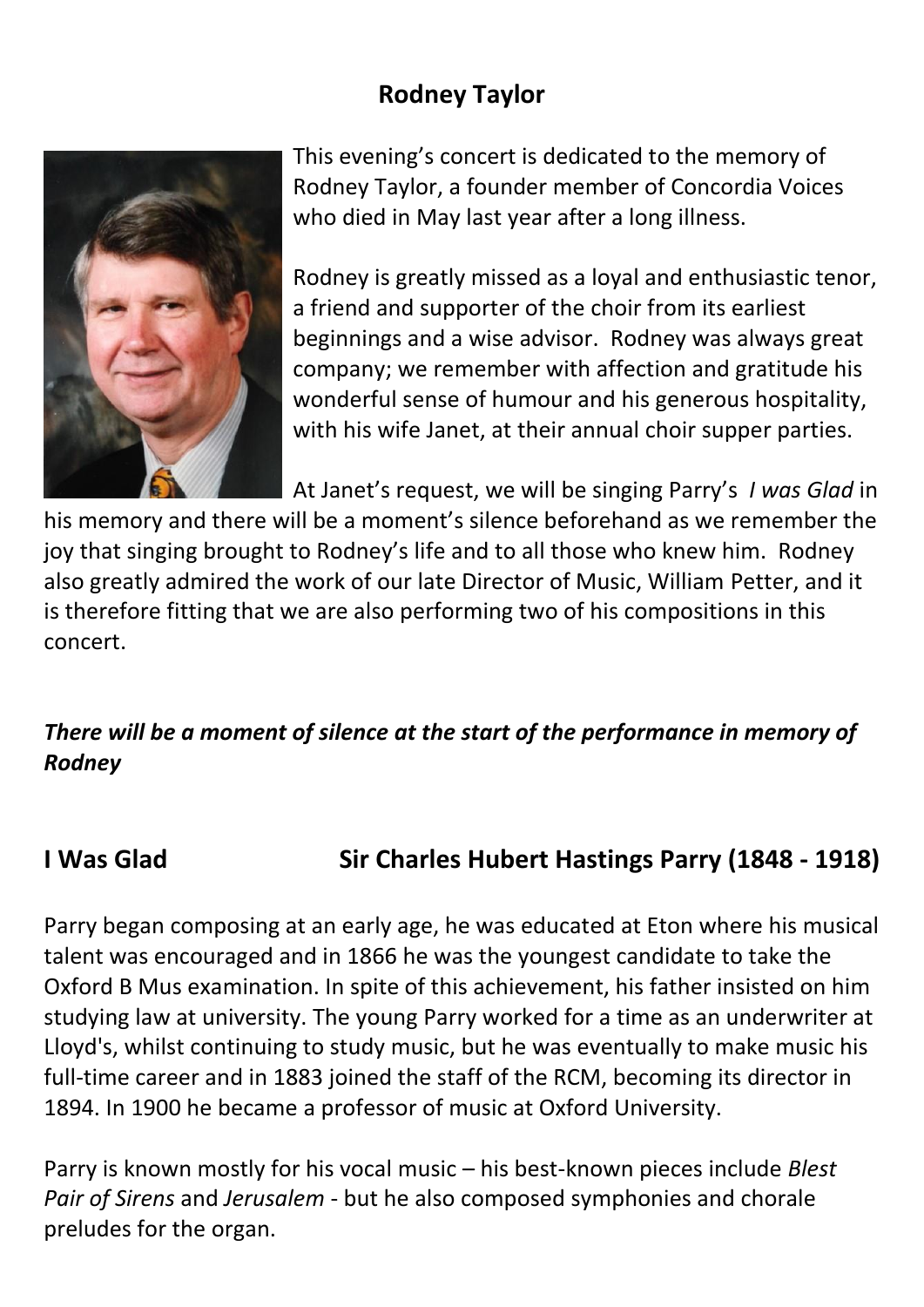*I was Glad* was originally written for the coronation of King Edward VII in 1902, and has since been sung on many royal occasions. A large-scale work and written for double choir, it is a setting of Psalm 122. Parry's music has been criticised for being grandiose and, in the Victorian tradition, somewhat sentimental in style nevertheless, the piece features music of great intensity as well as peaceful reflection and is joyous and uplifting to sing!

### **Five Spirituals from 'A Child of Our Time'**

### **Sir Michael Tippett (1905 – 1998)**

Tippett was an English composer who came to prominence during, and immediately after the Second World War. His musical talent had developed slowly and he withdrew or destroyed his earlier works, not achieving any significant recognition until he was in his thirties. His oratorio *A Child of our Time*, the original setting of the Five Spirituals, was premiered in 1944 and it was this work that sealed Tippett's status as a major composer.

Tippett started composing this piece in 1939, a time of great political tension, and as a conscientious objector (he was jailed briefly in 1943), he had searched for a theme that would reflect both the turmoil of war and his own personal response. His starting point was November 1938 and the murder in Paris of a German diplomat by a 17-year old refugee - the incident which triggered, what was to become known as, Kristallnacht.

Tippett had studied and emulated the large scale choral works of Bach and Handel and the influence of these composers is evident in the structure of *A Child of Our Time*. However, Tippett wrote his own libretto, as he had done for his six operas, and made the inspired decision to replace traditional Lutheran chorales – through which the chorus comment on the unfolding narrative - with African American spirituals. In his settings of these familiar melodies, Tippett combines the directness of expression of the original songs with his own musical gestures, including both traditional harmony and counterpoint as well as elements of early blues and jazz.

The spirituals convey considerable emotional power as universal songs of human suffering, whether they are sung as part of the oratorio or in the unaccompanied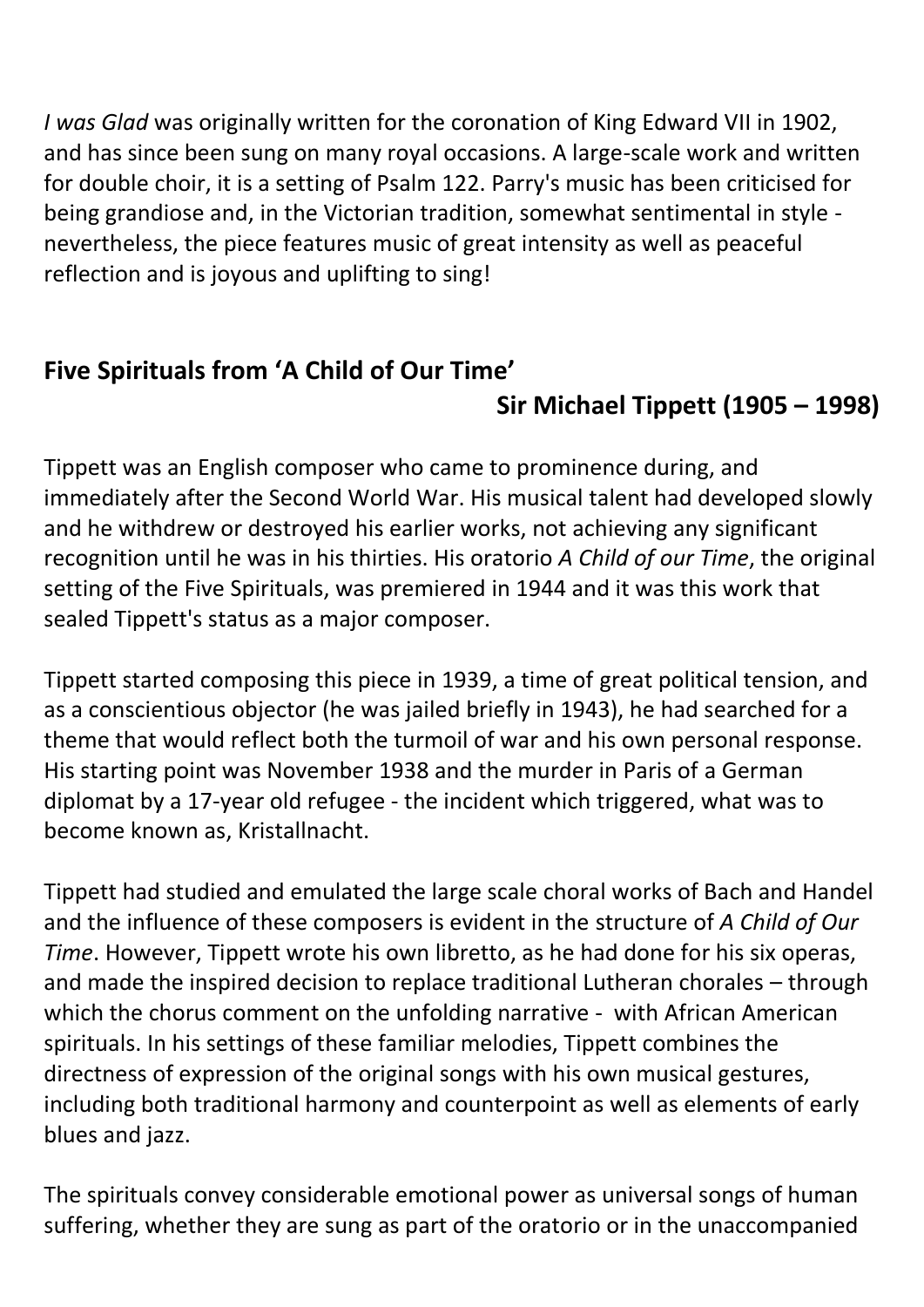concert arrangements (which Tippett re-scored in 1958) and which we sing tonight.

- 1. Steal away
- 2. Nobody knows
- 3. Go down, Moses
- 4. By and by
- 5. Deep river

## **Romance - from Deux Romances Claude Debussy (1862 – 1918)**

Soprano solo

**St Magnus Mass William Petter (1982 – 2016)**

William was our much loved Musical Director between 2011 and 2016 whose life was tragically cut short by Sarcoma. Born to musical parents, he was a chorister in the New College Choir, Oxford and took lessons in piano, organ, violin and singing. Whilst studying for a neuroscience degree at UCL, he returned to vocal study and attended the RAM as a post-graduate where he gained the highest award, a DipRAM with distinction.

In addition to his post with Concordia, William directed several London choirs including that of St Magnus the Martyr, he performed with notable ensembles such as The Sixteen, undertook numerous solo engagements and also found time to teach. In 2013 he was diagnosed with cancer but continued to sing, conduct and teach whilst emerging also as a talented composer.

William left a body of sacred choral music influenced by his love of the European choral tradition and with a leaning towards Romanticism. The *St Magnus Mass* was composed for the 2015 London Festival of Contemporary Church Music, and was originally conceived for the solo voices of his professional church choir. After William's death, a CD of his music - including two masses and the setting of *The Lord's Prayer* - was released, performed by an augmented choir of William's

## Soprano solo

**Nuit d'Etoiles Claude Debussy**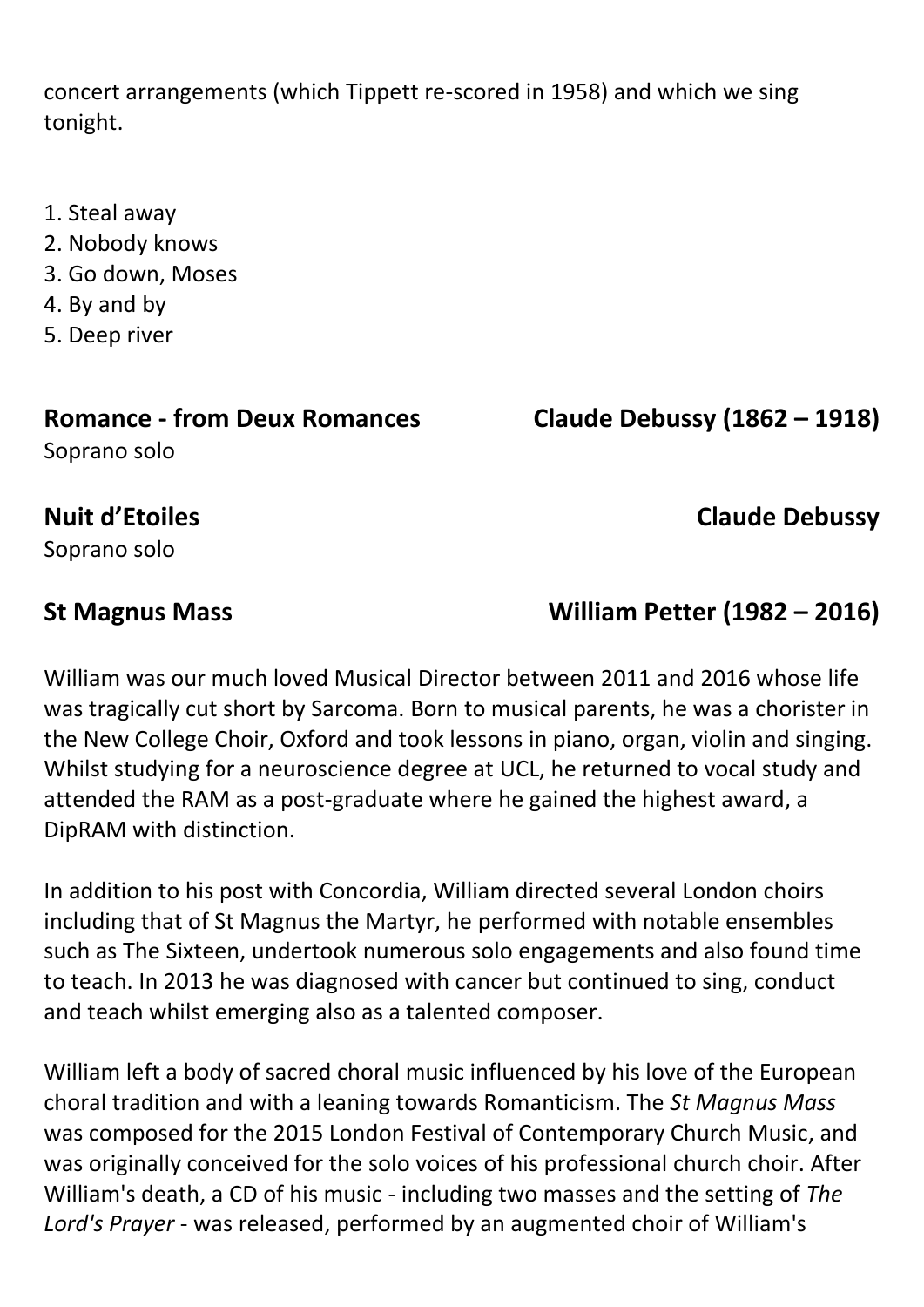professional friends and colleagues. In his review of the CD, Observer journalist Stephen Pritchard commented on the "timeless quality" of the works which he deemed to be "remarkable for their profound serenity and boundless joy".

We are proud to be performing William's Lord's Prayer and St Magnus Mass this evening, celebrating his musical legacy and giving him a voice for the future.

Kyrie Gloria Sanctus Benedictus Agnus Dei

Details of William's compositions and availability of his CD can be found on his web site<http://www.williampetter.org/index.html>. His CD will be available to purchase during the interval and after the concert from the back of the church. After retailer shares are taken, all proceeds from sales of the recording go directly to support the work of Sarcoma UK.

## **Interval**

**As the Church Vestry is 'out of action' during re-building, the toilets are open, across the road, in the Church Hall.**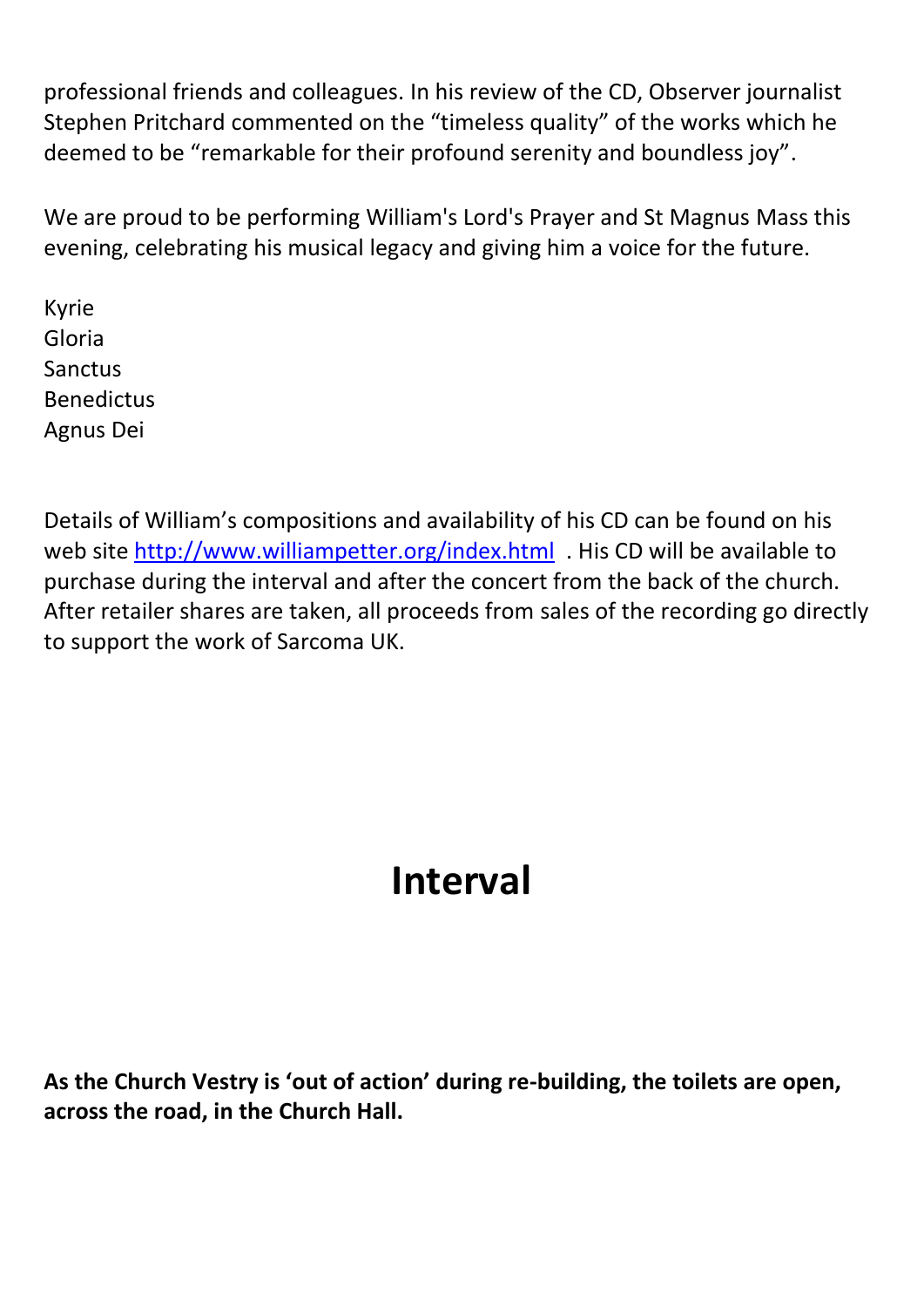#### **The Lord's Prayer William Petter**

Baritone solo

Baritone solo

#### **Now Sleeps the Crimson Petal <b>Roger Quilter Roger Quilter** Baritone solo

Baritone solo

Poulenc was born in Paris to a wealthy family. From the age of five, he was taught to play the piano by his mother, a good amateur whose tastes in music were wideranging. In spite of Poulenc's obvious developing talent, his father deemed music to be an unsuitable career choice and refused to endorse a conservatoire education. Poulenc was therefore forced to rely on his own musical initiatives. Largely self-taught, this afforded him the freedom to explore a wider range of musical styles and influences than a conventional course at the time would have allowed.

In 1916 Poulenc's life changed course when he met charismatic Spanish pianist, Ricardo Vines, the virtuoso who championed the then 'new music' and who had premiered the keyboard works of Debussy and Ravel. Vines gave piano lessons to Poulenc, introduced him to the contemporary musical and artistic scene in Paris and encouraged his young pupil and protégé to compose. Poulenc later wrote that meeting Vines was "paramount in my life: I owe him everything".

In the ensuing years, Poulenc was to produce a steady output of songs, piano pieces, operas, ballets, orchestral and chamber works. He had acquired a reputation for being light-hearted and the 'bad boy' of French music, but in 1936, the violent death of a friend in a car accident caused him to examine his religious beliefs. Poulenc's music then acquired a new depth expressed in a number of

**Love's Philosophy Roger Quilter (1877 – 1953)**

**Hôtel Francis Poulenc (1899 – 1963)**

**Voyage á Paris Francis Poulenc**

## **Gloria Francis Poulenc**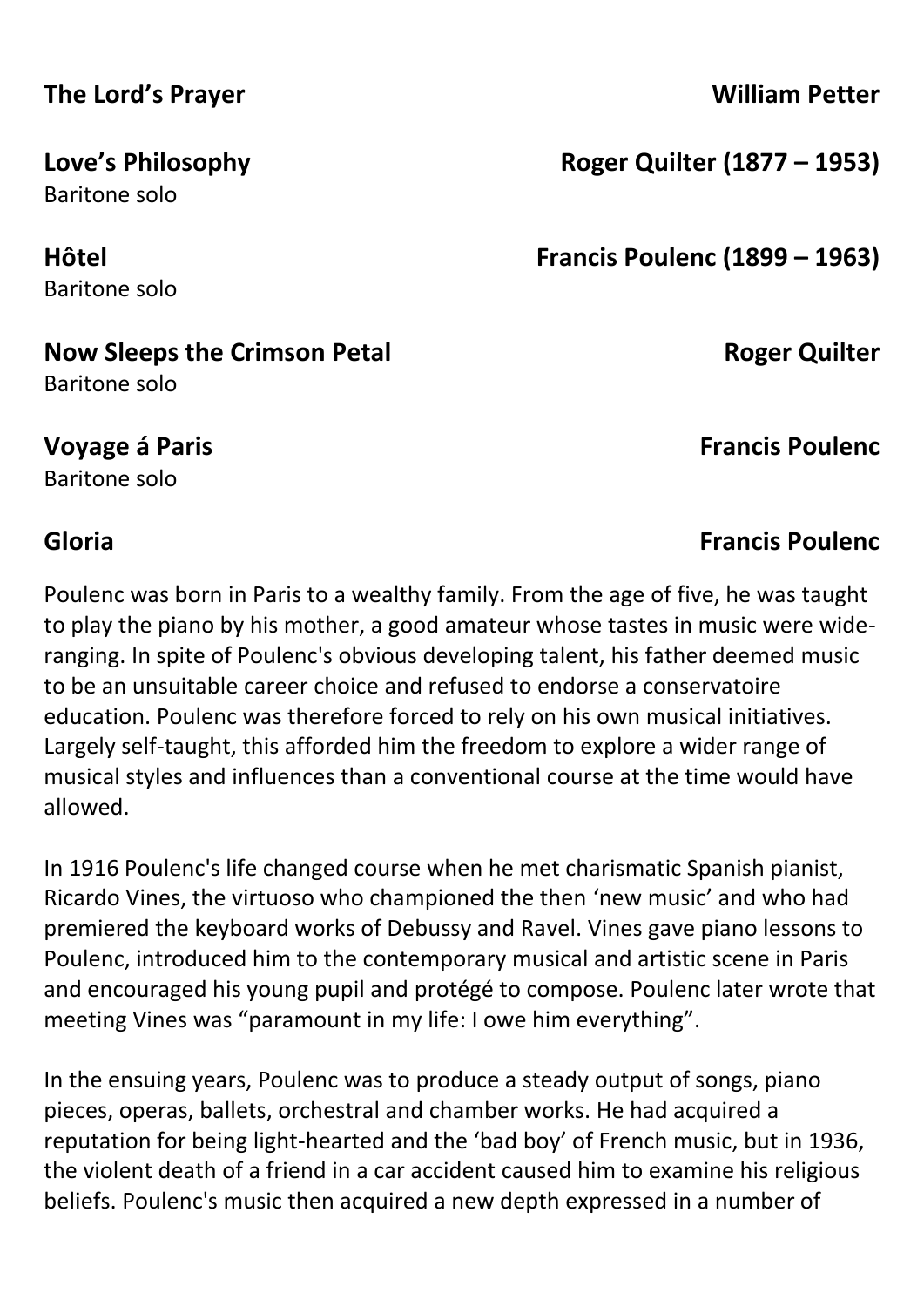sacred works including a number of motets and culminating in his Stabat Mater (1950) and the *Gloria*, composed four years before his death.

The *Gloria* was originally scored for soprano soloist, mixed chorus and orchestra and was first performed in Boston in 1961. It is a relatively short work, but is packed with musical ideas. Characteristics of Poulenc's style are heard throughout in the use of strong musical contrasts - clipped and angular phrases alternating with lyrical melodies, Stravinskian dissonant harmonies interspersed with lush, sensuous chord progressions and mood changes from serenity to pure glee. The piece was criticised for bordering on the sacrilegious, but Poulenc's humour and love of life shine out.

Gloria Laudamus te Domine Deus Domine Fili unigenite Domine Deus, Agnus Dei Qui sedes ad dexteram Patris

Programme notes by Jane Purser

#### **Tamsin Raitt**

Tamsin started her musical studies at the Royal Conservatoire of Scotland as a junior student where she was supported by the Rachel Barry Bursary awarded for 'The Most Promising Young Singer' at the 2012 North East of Scotland Music Festival. She still performs in Scotland regularly, most recently at the Aberdeen International Youth Festival in August 2017 where she gave a recital of Strauss Lieder.

She is currently in her final undergraduate year at the Royal Academy of Music where she studies under the tutelage of Kathleen Livingstone and Iain Ledingham. Tamsin is enjoying her time at the Academy where she is a chorus member for the Kohn Foundation Bach Cantata Series and the proud receiver of the 2017 Arthur Burcher Memorial Prize for her third year recital.

She is looking forward to performing with her collaborative pianist, Lysandre Menard, in a masterclass taken by Helmut Deutsch later this month.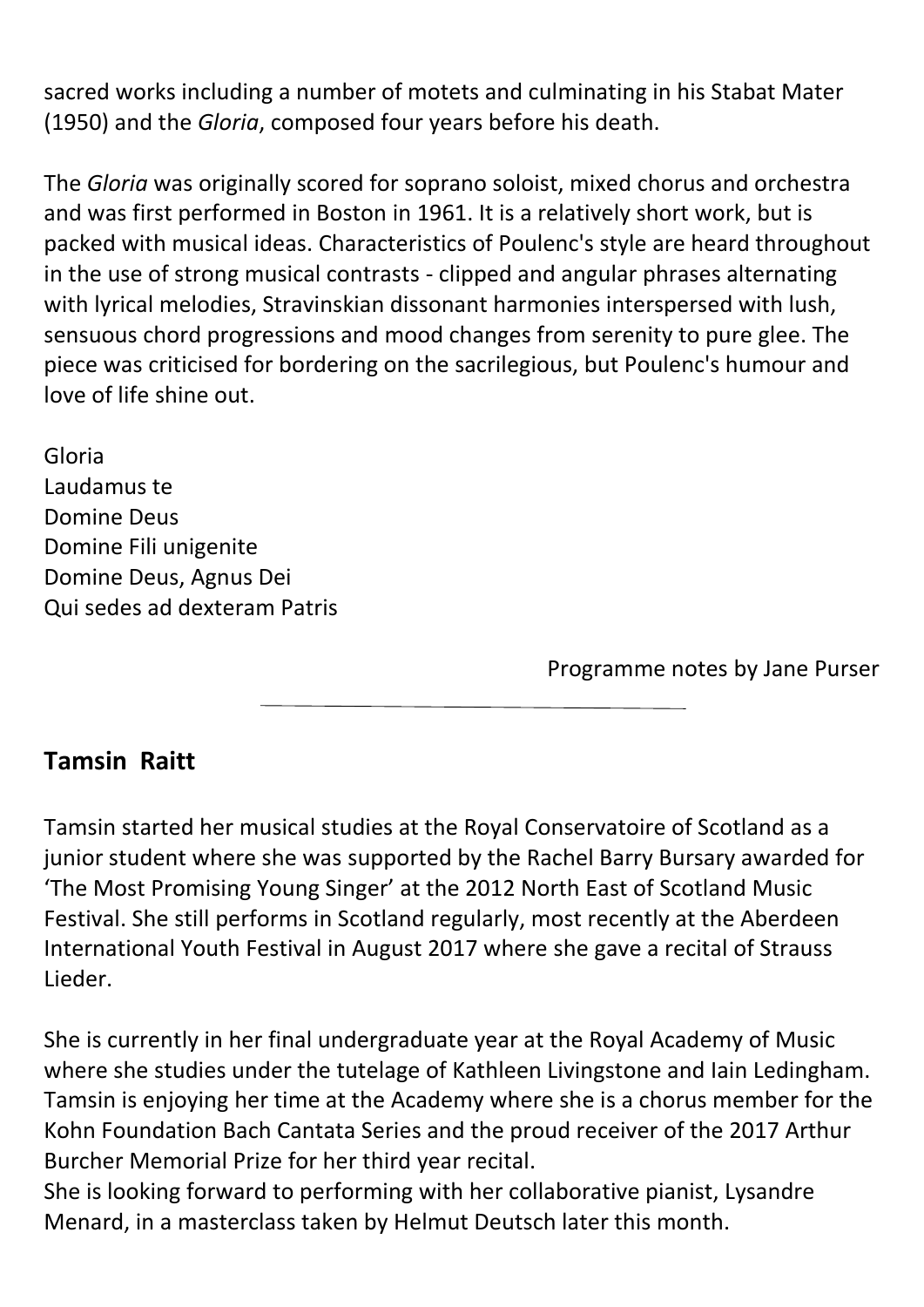Tamsin sang in the Academy's chamber choir on their annual tour to Neresheim Abbey in Southern Germany in 2016 for their 25th Anniversary concert where she was also a soloist. She was delighted to return to Neresheim with the choir last summer.

Tamsin is a keen choral singer and is a proud alumnus of the National Youth Choir of Scotland which has provided her with many opportunities including performing at the 2016 and 2017 BBC Proms under the baton of Sir John Eliot Gardiner, performing at the Grand Teton Music Festival in Wyoming in 2016, and performing at the opening ceremony of the 2014 Commonwealth Games. She continues her choral singing at the RAM, often working with the choral conducting department and has sung in their masterclasses taken by Paul Brough, David Hill and Paul Spicer.

Tamsin performs regularly for oratorio works and is grateful to be supported by the Josephine Baker Trust. Recent solo engagements include Handel's *Messiah*, Haydn's *Nelson Mass*, Fauré's *Requiem* and concert performances of Purcell's *Dido and Aeneas* and *The Fairy Queen*. Tamsin is looking forward to performing Orff's *Carmina Burana* and a recital of Vaughan Williams in the upcoming months.

### **Jamie Sperling**

Jamie is in his second year studying for a Masters in Choral Conducting at the Royal Academy of Music under Patrick Russill.

During his time at RAM, he has participated in masterclasses with David Hill, Paul Brough (with the BBC Singers), James Burton, Simon Halsey and Paul Spicer. He has also had the privilege of conducting the Grammy-nominated Clarion Choir from New York in a masterclass with Steven Fox.

He is also in demand as a baritone, and regularly sings in churches and concerts around London. Jamie appeared as the baritone soloist in performances of Ralph Vaughan Williams' *Dona Nobis Pacem* and Johannes Brahms' *Ein deutsches Requiem*. Jamie regularly sings in churches and in concerts around London.

Jamie is currently the Music Director of the Chamber Choir at Goldsmiths, University of London. He is also Music Director of the Cappella Singers of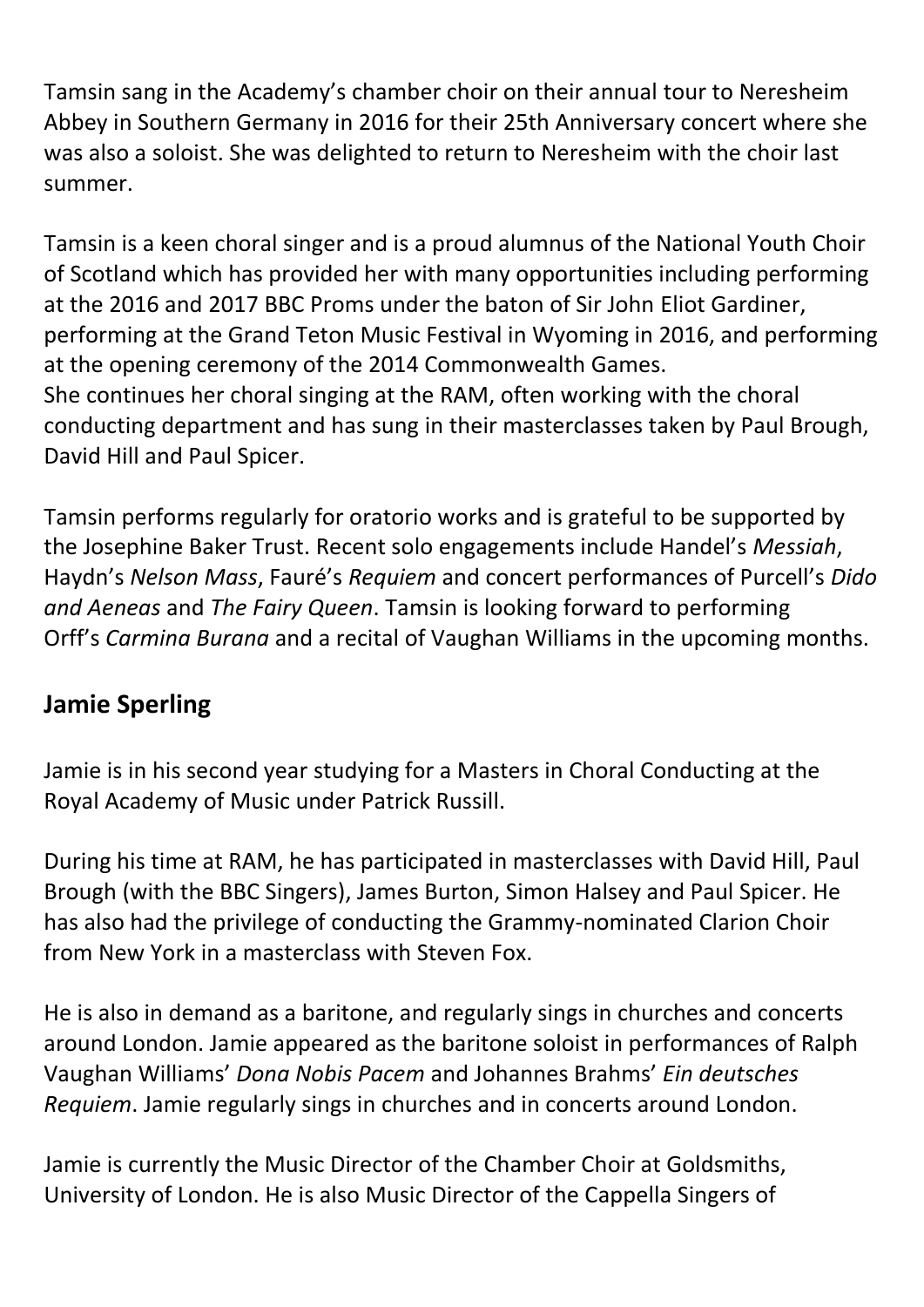Upminster and the Associate Conductor of the Royal Tunbridge Wells Choral Society.

He previously studied as an undergraduate at Royal Holloway, University of London, where he read Music, and was also a Choral Scholar in the worldrenowned Choir of Royal Holloway. He featured on a number of recordings for Hyperion Records and Edition Peters Sounds, sung in live broadcasts for BBC Television and Radio, and enjoyed tours to the USA, Canada, Lithuania, Latvia, Estonia and other parts of Europe.

Jamie is a committed Christian. He also loves sport, travelling and good coffee!

#### **Jack Apperley**

Jack Apperley is currently studying for a Masters in Choral Conducting at the Royal Academy of Music under Patrick Russill after graduating from the University of Birmingham where he was mentored by Simon Halsey.

Jack has been the Music Director of Concordia Voices, a chamber choir based in Hampton Hill, since January 2017. He also directs two workplace choirs, for John Lewis and the Royal College of Physicians. Until December 2017 he was the conductor of the Christchurch Hill Primary School Choir, Hampstead, preparing the ensemble for internal and external events within the local community.

In addition to his studies at the Royal Academy of Music, Jack is an assistant to Simon Halsey and the London Symphony Chorus. This culminated in Jack standing in as Chorus Master for a performance of John Adam's oratorio *El Niňo* in Paris with the London Symphony Orchestra, conducted by the composer.

Whilst at Birmingham, Jack was the Conductor of the University of Birmingham Music Society Chamber Choir between 2014 -2016, performing repertoire from Thomas Tallis to Jonathan Harvey. The group now has a strong reputation within the University and performs more regular concerts at prestigious events. As part of the University of Birmingham Summer Festival of Music, Jack was the conductor of the Summer Festival Voices with whom he conducted a performance of Purcell's *The Tempest*. He was also the conductor of Summer Festival Sinfonia and was appointed Assistant Conductor of the Summer Festival Opera, Britten's *Albert Herring*.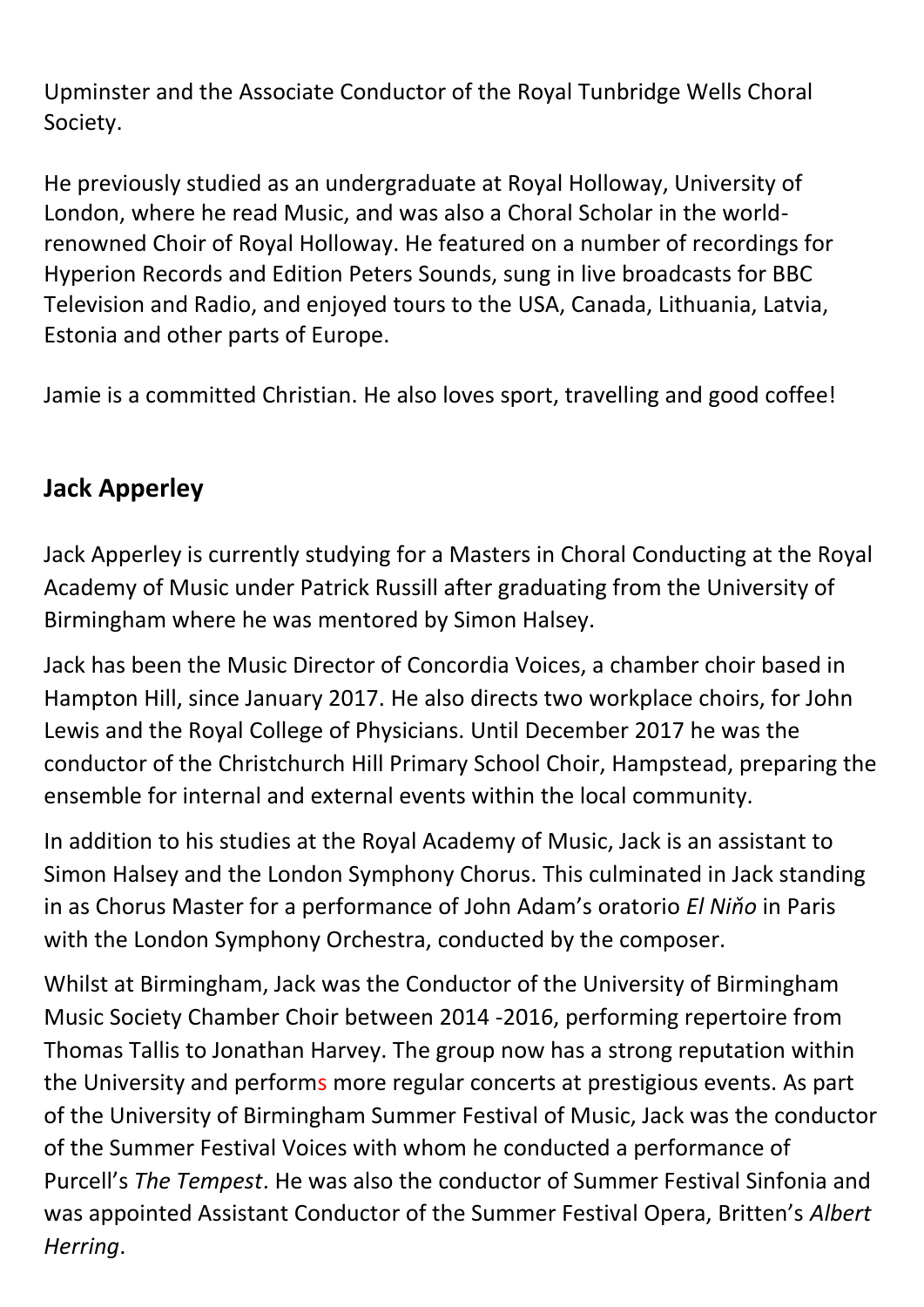#### **Paul Ayres**

Paul was born in London, studied music at Oxford University, and now works freelance as a composer & arranger, choral conductor & musical director, and organist & accompanist. He has received over one hundred commissions, and his works have been awarded composition prizes in Canada, Croatia, New Zealand, Poland, Russia, Spain, Switzerland, the UK and the USA. Paul particularly enjoys "re-composing" classical works (Purcell, Bach, Handel, Fauré) and "classicizing" pop music (jazz and show tunes, The Beatles, Happy Hardcore).

Paul conducts City Chorus and London College of Music Chorus (at the University of West London), accompanies Concordia Voices, and is associate accompanist of Crouch End Festival Chorus. He has led many music education workshops for children, and played piano for improvised comedy shows and musical theatre.

Please visit www.paulayres.co.uk to find out more.

#### **Concordia Voices**

Concordia Voices is a well-established chamber choir of about 36 mixed voices and is currently directed by Jack Apperley. Our regular accompanist is the composer and arranger Paul Ayres.

The choir performs regularly in south-west London where it is based. We have also toured abroad and to other locations in the UK as well as taking part in local musical events. Concordia Voices enjoy performing music from a wide repertoire ranging over 4 centuries and the choir has a keen interest in performing the work of contemporary composers, including Jonathan Dove, James MacMillan, Morten Lauridsen, John Tavener and Naji Hakim.

Concordia Voices rehearse on Sunday evenings from 7pm to 9pm in Hampton Hill. We are a small, friendly choir and new singers are warmly welcome. If you are interested in joining us please contact our secretary for more information at, [secretary@concordiavoices.org](mailto:secretary@concordiavoices.org) or visit our web site for information on how to join the choir. [www.concordiavoices.org](http://www.concordiavoices.org/)